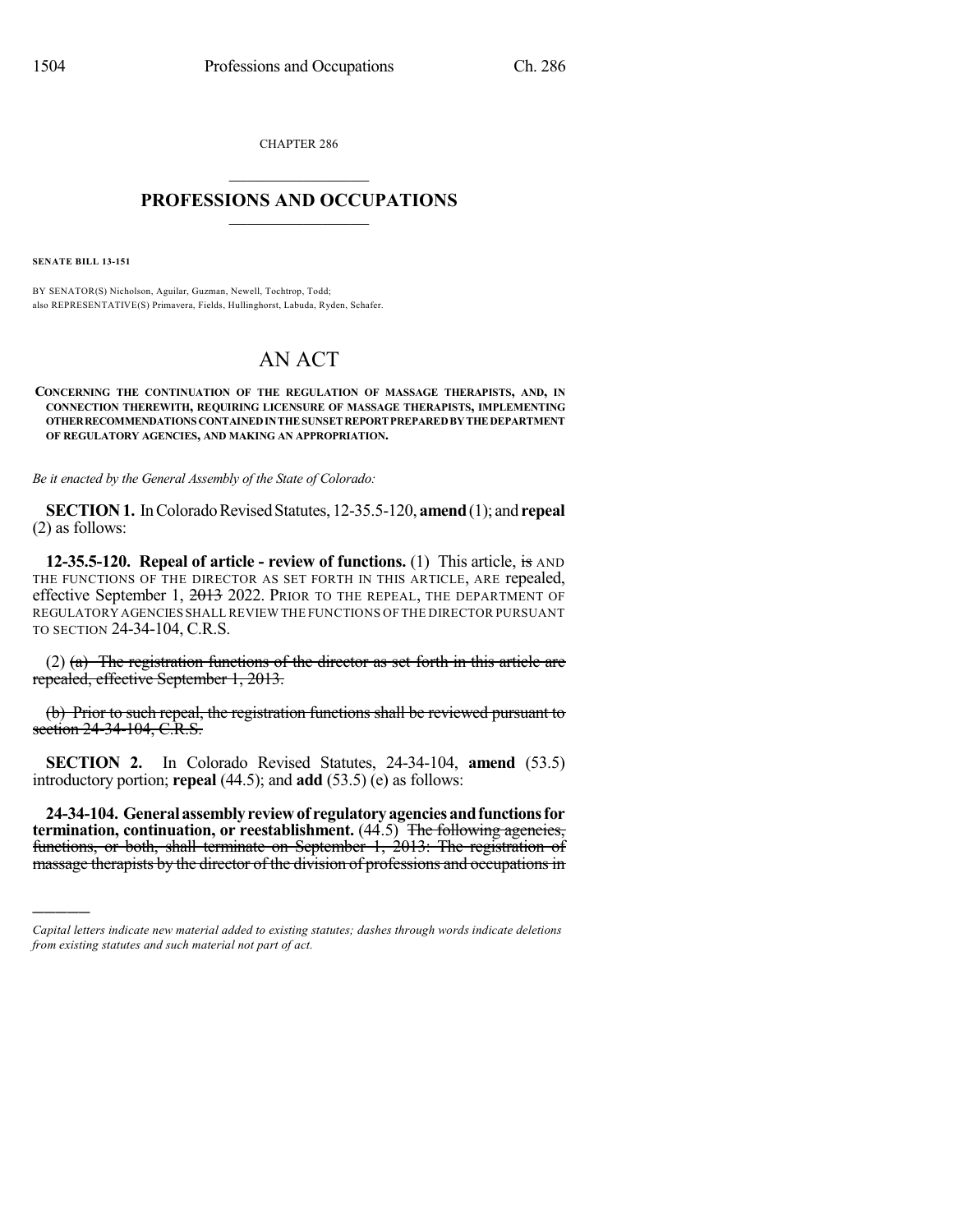### accordance with article 35.5 of title 12, C.R.S.

(53.5) The following agencies, functions, or both, shall terminate on September 1, 2022:

(e) THE LICENSURE OF MASSAGE THERAPISTS BY THE DIRECTOR OF THE DIVISION OF PROFESSIONS AND OCCUPATIONS IN ACCORDANCE WITH ARTICLE 35.5OF TITLE 12, C.R.S.

**SECTION 3.** In Colorado Revised Statutes, **amend** 12-35.5-102 as follows:

**12-35.5-102. Legislative declaration.** (1) The general assembly hereby finds and declares that it is in the interest of the public health, safety, and welfare to require registration of massage therapists TO BE LICENSED. Because proper and safe massage therapy is of statewide concern, this article is deemed to be an exercise of the police powers of the state.

(2) The general assembly further declares that the practice of massage therapy by any person not registered LICENSED pursuant to this article is adverse to the best interests of the people of this state. It is not, however, the intent of the general assembly in enacting this article to prevent, restrict, or inhibit the practice of massage therapy by any duly registered LICENSED person.

**SECTION 4.** In Colorado Revised Statutes, 12-35.5-103, **amend** (2), (3), and (8); **repeal** (10); and **add** (6.5) as follows:

**12-35.5-103. Definitions.** As used in this article, unless the context otherwise requires:

(2) "Applicant" means a person applying for A LICENSE TO PRACTICE massage therapy. registration.

(3) "Approved massage school" means:

(a) A massage therapy educationalschool that has a valid certificate of approval from the division of private and occupational schools in accordance with the provisions of article 59 of this title;

(b) Amassage therapyeducational programcertified bytheColorado community college system; or

(c) A massage therapy educational entity or program that is accredited by a nationally recognized accrediting agency; OR

(d) A MASSAGE THERAPY PROGRAM AT A SCHOOL LOCATED OUTSIDE COLORADO THAT IS APPROVED BY THE DIRECTOR BASED ON STANDARDS ADOPTED BY THE DIRECTOR BY RULE.

(6.5) "LICENSEE" MEANS A PERSON LICENSED IN THIS STATE TO PRACTICE MASSAGE THERAPY.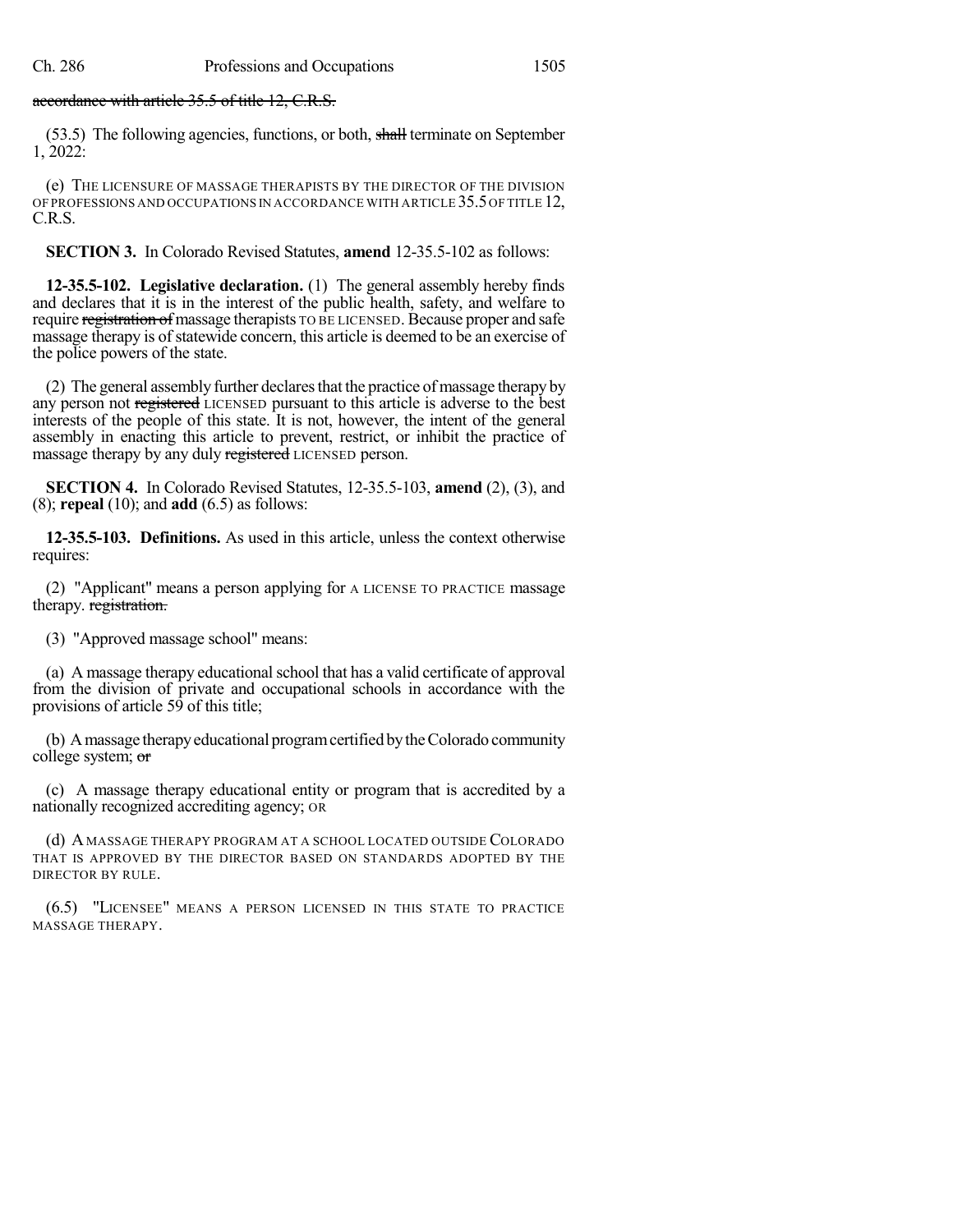(8) "Massage therapist" means an individual registered LICENSED by this state to engage in the practice of massage therapy. The terms "masseuse" and "masseur" are synonymous with the term "massage therapist".

#### (10) "Registrant" means a massage therapist registered pursuant to this article.

**SECTION 5.** In Colorado Revised Statutes, **amend** 12-35.5-104 as follows:

**12-35.5-104. Use of massage titles restricted.** Only a person registered LICENSED under this article as a massage therapist TO PRACTICE MASSAGE THERAPY may use the titles "massage therapist", "registered "LICENSED massage therapist", "massage practitioner", "masseuse", "masseur", the letters "M.T." or "R.M.T." "L.M.T.", or any other generally accepted terms, letters, or figures that indicate that the person is a massage therapist.

**SECTION 6.** In Colorado Revised Statutes, **amend** 12-35.5-106 as follows:

**12-35.5-106. License required - repeal.** (1) (a) On or after April 1, 2009, BUT PRIOR TO JULY 1, 2014, except as otherwise provided in this article, a person in this state who practices massage therapy or who represents oneself HIMSELF OR HERSELF as being able to practice massage therapy must possess a valid registration issued bythe director pursuant to this article and rules promulgated pursuant to this article. BEFORE JULY 1, 2014, REFERENCES IN THIS ARTICLE TO "LICENSE" INCLUDE "REGISTRATION" AND REFERENCES TO "LICENSEE" AND "MASSAGE THERAPIST" INCLUDE "REGISTRANT" AND "MASSAGE THERAPIST", RESPECTIVELY, AS THOSE TERMS WERE DEFINED PRIOR TO THE EFFECTIVE DATE OF THIS SUBSECTION (1), AS AMENDED.

(b) THIS SUBSECTION (1) IS REPEALED, EFFECTIVE JULY 1, 2014.

(2) (a) ON OR AFTER JULY 1, 2014, EXCEPT AS OTHERWISE PROVIDED IN THIS ARTICLE, A PERSON IN THIS STATE WHO PRACTICES MASSAGE THERAPY OR WHO REPRESENTS HIMSELF OR HERSELF AS BEING ABLE TO PRACTICE MASSAGE THERAPY MUST POSSESS A VALID LICENSE ISSUED BY THE DIRECTOR PURSUANT TO THIS ARTICLE AND RULES PROMULGATED PURSUANT TO THIS ARTICLE.

(b) ON JULY 1, 2014, EACH ACTIVE MASSAGE THERAPY REGISTRATION BECOMES AN ACTIVE MASSAGE THERAPY LICENSE BY OPERATION OF LAW. THE CONVERSION FROM REGISTRATION TO LICENSURE DOES NOT AFFECT ANY PRIOR DISCIPLINE, LIMITATION, OR CONDITION IMPOSED BY THE DIRECTOR ON A MASSAGE THERAPIST'S REGISTRATION; LIMIT THE DIRECTOR'S AUTHORITY OVER ANY REGISTRANT; OR AFFECT ANY PENDING INVESTIGATION OR ADMINISTRATIVE PROCEEDING. THE DIRECTOR SHALL TREAT ANY APPLICATION FOR A MASSAGE THERAPIST REGISTRATION PENDING AS OF JULY 1, 2014, AS AN APPLICATION FOR LICENSURE, WHICH APPLICATION IS SUBJECT TO THE REQUIREMENTS ESTABLISHED BY THE DIRECTOR.

**SECTION 7.** In Colorado Revised Statutes, 12-35.5-107, **amend** (1) introductory portion, (3), (5) introductory portion, and (6); and **repeal** (4) as follows: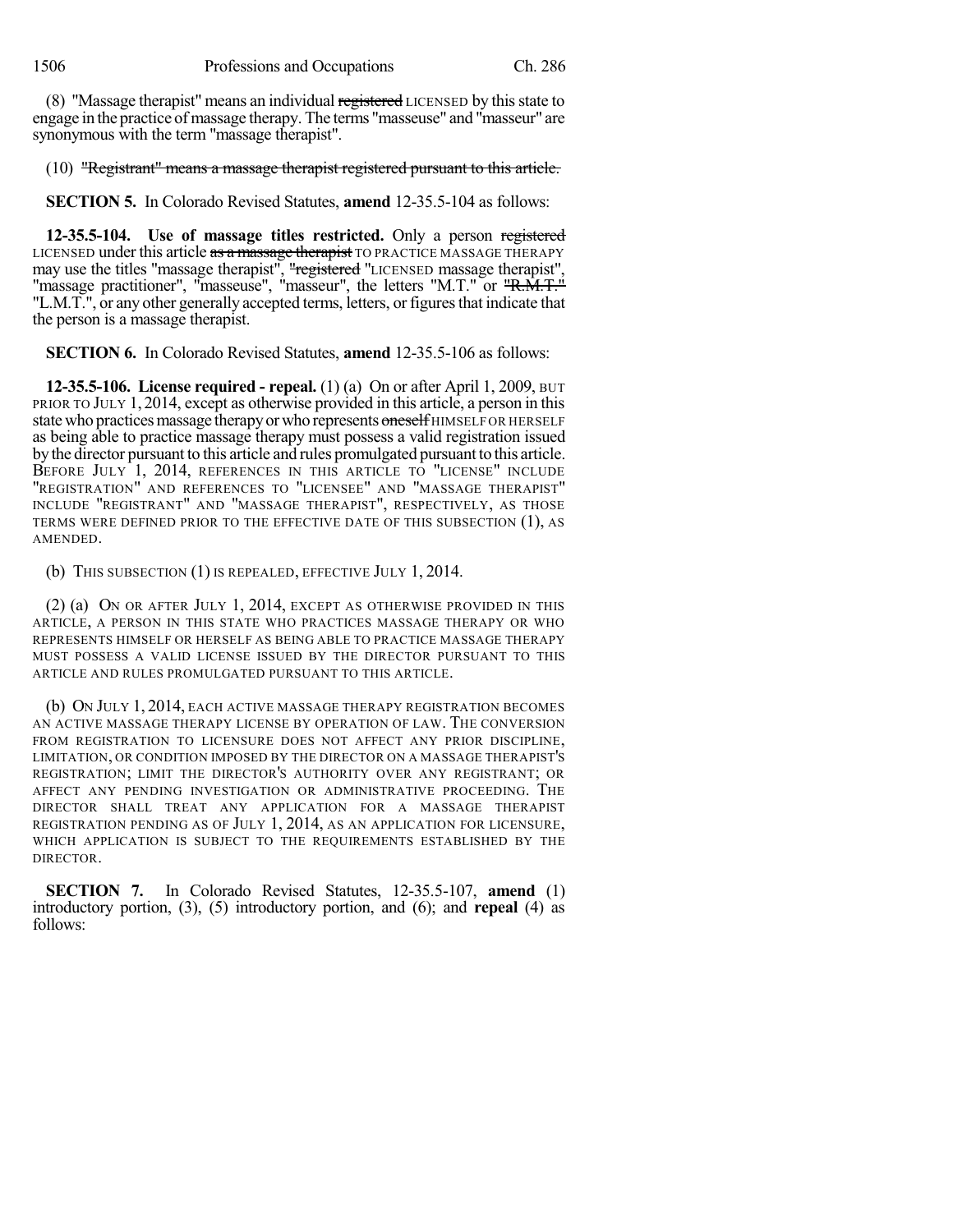**12-35.5-107. License - reciprocity - denial of license application.** (1) Every applicant for a registration LICENSE to practice massage therapy shall:

(3) After an applicant has fulfilled the requirements of subsections  $(1)$  and  $(2)$  of this section, the director shall issue a registration LICENSE to the applicant.

(4) For a period of one year after the date that applications for registration are made available, the director may issue a registration to a person who submits the application, fee, and criminal history record check pursuant to paragraphs (c), (d), and (e) of subsection  $(1)$  of this section and who:

(a) Has at least five years of professional experience practicing massage therapy and has completed at least three hundred hours of massage training; or

(b) Meets one of the following qualifications:

(I) The applicant has attained a degree, diploma, or otherwise successfully completed a massage therapy program that consists of at least five hundred total hours of course work and clinical work from an approved massage school; or

(II) The applicant has passed an examination described in paragraph (b) of subsection (1) of this section.

(5) The director shall issue a registration LICENSE to an applicant who otherwise meets the qualifications set forth in this article and who submits satisfactory proof and certifies under penalty of perjury that the applicant currently possesses an unrestricted license or registration, in good standing, to practice massage therapy under the laws of another state or territory of the United States or a foreign country if:

(6) Notwithstanding any provision of this section, the director may deny a registration LICENSE if the applicant has committed any act that would be grounds for disciplinary action under section 12-35.5-111 or if the director determines, subsequent to the criminal history record check, that the applicant was convicted of or plead PLED guilty to a charge of unlawful sexual behavior as defined in section 16-22-102, C.R.S., or any prostitution-related offense, whether or not the act was committed in Colorado.

**SECTION 8.** In Colorado Revised Statutes, **amend** 12-35.5-108 as follows:

**12-35.5-108. License expiration - effect - renewal - reinstatement - penalty.** (1) Registrations LICENSES issued pursuant to this article shall be ARE valid for the period of time established by the director. Registrations shall be renewed LICENSEES MUST RENEW THEIR LICENSES in accordance with the schedule set forth by the director PURSUANT TO SECTION 24-34-102 (8), C.R.S.

(2) A registration not renewed IF A LICENSEE FAILS TO RENEW HIS OR HER LICENSE within the time period specified in the schedule established by the director, shall be deemed expired THE LICENSE EXPIRES. A person in possession of an expired registration LICENSE shall not practice massage therapy until he or she reinstates such registration THE LICENSE.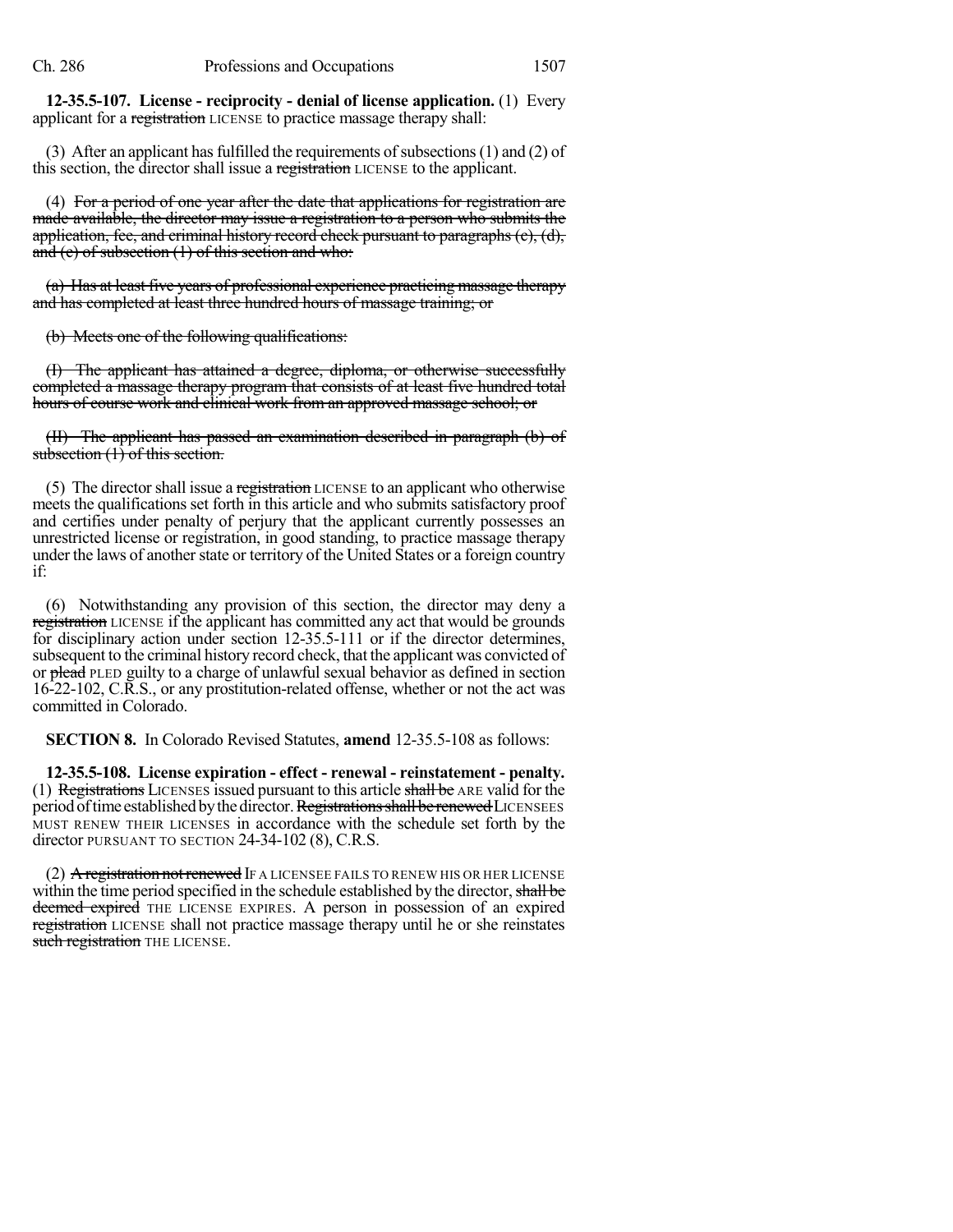(3) The director shall establish application forms and fee amounts for renewal of registrations LICENSES and reinstatement of expired registrations LICENSES IN THE MANNER AUTHORIZED IN SECTION 24-34-105, C.R.S. A person renewing or reinstating a registration LICENSE shall submit an application in the form and manner set forth by the director and shall pay a fee in an amount set forth by the director PURSUANT TO SECTION 24-34-105, C.R.S.

**SECTION 9.** In Colorado Revised Statutes, 12-35.5-110, **amend** (1) introductory portion and (1) (a) as follows:

**12-35.5-110. Scope of article - exclusions - authority for clinical setting.** (1) Nothing in this article prohibits or requires a massage therapy registration LICENSE for any of the following:

(a) The practice of massage therapy that is a part of a program of study by students enrolled in a massage therapy program at an approved massage therapy school. Students enrolled in such programs shall ARE TO be identified as "student massage therapists" and shall not hold themselves out as registered LICENSED massage therapists. Student massage therapistsshall practice massage therapy only under the immediate supervision of a massage therapist holding a valid and current registration LICENSE. Faculty members teaching nonclinical aspects of massage therapy shall ARE not be required to be registered massage therapists LICENSED UNDER THIS ARTICLE.

**SECTION 10.** In Colorado Revised Statutes, 12-35.5-111, **amend** (1) (a), (1) (d), (1)(e), (1)(f), (1)(g), (1)(j), and (1)(k); and **add** (1)(n) and (1)(o) as follows:

**12-35.5-111. Grounds for discipline - definitions.** (1) The director is authorized to take disciplinary action pursuant to section 12-35.5-112 against any person who has:

(a) Advertised, represented, or held himself or herself out as a registered LICENSED massage therapist after the expiration, suspension, or revocation of his or her registration LICENSE;

(d) Falsified information in any application or attempted to obtain or obtained a registration LICENSE by fraud, deception, or misrepresentation;

(e) Fraudulently obtained or furnished a massage therapy registration LICENSE; a renewal or reinstatement of a registration LICENSE, diploma, certificate, or record; or aided and abetted any such OF THOSE acts;

(f) A dependence on or addiction to alcohol or any habit-forming drug or abuses or engages in the habitual or excessive use of any such habit-forming drug or any controlled substance as defined in section 18-18-102, C.R.S., but the director may take into account the registrant's LICENSEE's participation in a rehabilitation program when considering disciplinary action;

(g) (I) FAILED TO NOTIFY THE DIRECTOR OF a physical or mental condition or disability that renders the registrant unable to provide massage therapy OR ILLNESS THAT AFFECTS THE LICENSEE'S ABILITY TO TREAT CLIENTS with reasonable skill and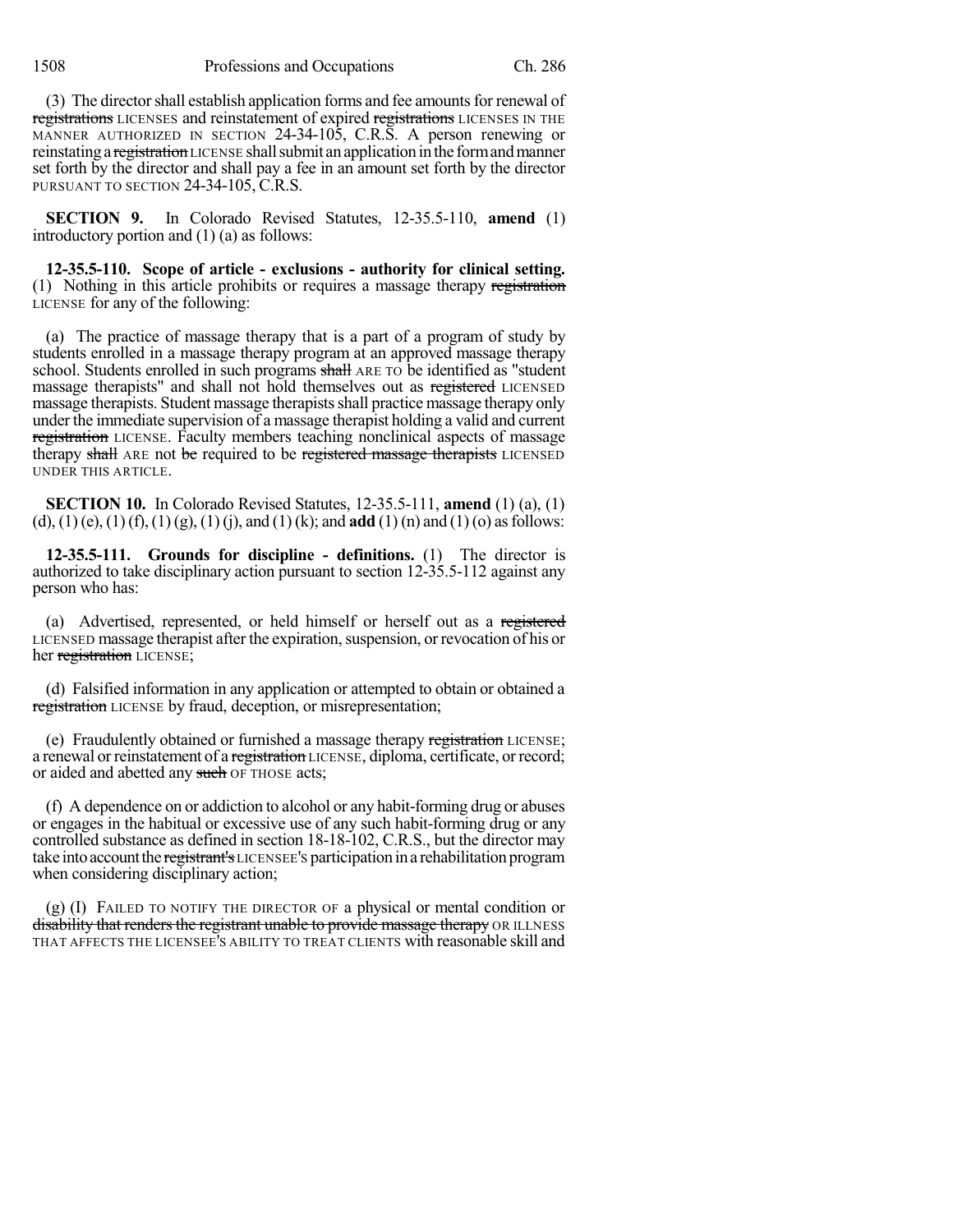safety or that may endanger the health or safety of clients receiving massage services FROM THE LICENSEE;

(II) FAILED TO ACT WITHIN THE LIMITATIONS CREATED BY A PHYSICAL OR MENTAL ILLNESS OR CONDITION THAT RENDERS THE LICENSEE UNABLE TO PRACTICE MASSAGE THERAPY WITH REASONABLE SKILL AND SAFETY OR THAT MAY ENDANGER THE HEALTH OR SAFETY OF PERSONS UNDER HIS OR HER CARE; OR

(III) FAILED TO COMPLY WITH THE LIMITATIONS AGREED TO UNDER A CONFIDENTIAL AGREEMENT ENTERED PURSUANT TO SECTION 12-35.5-116.5;

(j) Been convicted of, OR PLED GUILTY OR NOLO CONTENDERE TO, a felony or  $p$ **guilty or nolo contendere to a felony** A CRIME FOR WHICH THE ACT GIVING RISE TO THE CRIME WAS RELATED TO THE PRACTICE OF MASSAGE THERAPY OR WAS PERPETRATED AGAINST A MASSAGE CLIENT DURING A THERAPEUTIC RELATIONSHIP, AS DEFINED IN SUBPARAGRAPH  $(II)$  OF PARAGRAPH  $(b)$  OF THIS SUBSECTION  $(1)$ ; or committed any act specified in this section. A certified copy of the judgment of a court of competent jurisdiction of a conviction or plea shall be IS conclusive evidence of the conviction or plea. In considering the disciplinary action, the director shall be governed by the provisions of section 24-5-101, C.R.S.

(k) Advertised, represented, held himself or herself out in any manner, or used any designation in connection with his or her name as a massage therapist without being registered LICENSED or exempt pursuant to this article;

(n) FAILED TO REPORT TO THE DIRECTOR THE SURRENDER OF A MASSAGE THERAPY LICENSE, CERTIFICATION, OR REGISTRATION TO, OR AN ADVERSE ACTION TAKEN AGAINST A LICENSE, CERTIFICATION, OR REGISTRATION BY, A LICENSING AGENCY IN ANOTHER STATE, TERRITORY, OR COUNTRY, A GOVERNMENTAL AGENCY, A LAW ENFORCEMENT AGENCY, OR A COURT FOR ACTS THAT CONSTITUTE GROUNDS FOR DISCIPLINE UNDER THIS ARTICLE;

(o) COMMITTED AN ACT THAT DOES NOT MEET, OR FAILED TO PERFORM AN ACT NECESSARY TO MEET, GENERALLY ACCEPTED STANDARDS OF MASSAGE THERAPY CARE.

**SECTION 11.** In Colorado Revised Statutes, 12-35.5-112, **amend** (1), (3) (c), (6) (c), (7) (a), (7) (c), and (7) (d); and **add** (9) and (10) as follows:

**12-35.5-112. Disciplinary proceedings - injunctions - investigations hearings- judicial review.** (1) The director may revoke, suspend, deny, or refuse to renew a registration of LICENSE, ISSUE A LETTER OF ADMONITION TO A LICENSEE, or place A LICENSEE on probation a registrant in accordance with the disciplinary proceedings described in this section upon proof that the person committed a violation of section 12-35.5-111.

(3)(c) Upon failure of any witnessto comply with such subpoena or process, the district court of the county in which the subpoenaed person or registrant LICENSEE resides or conducts business, upon application by the director with notice to the subpoenaed person or registrant LICENSEE, may issue to the person or registrant LICENSEE an order requiring that person or registrant LICENSEE to appear before the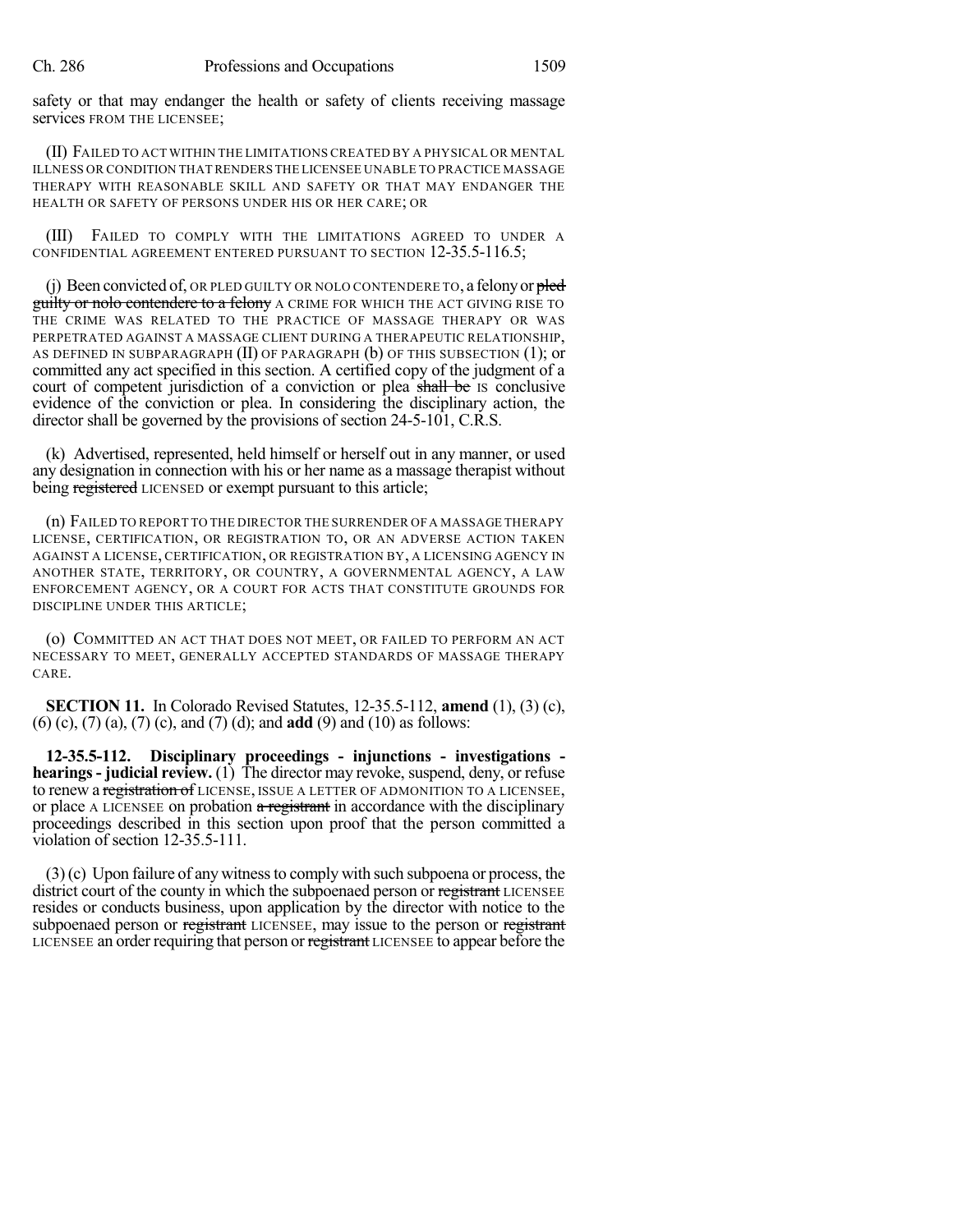director; to produce the relevant papers, books, records, documentary evidence, or materials if so ordered; or to give evidence touching the matter under investigation or in question. Failure IF A PERSON OR LICENSEE FAILS to obey the order of the court, may be punished by the court as a MAY HOLD THE PERSON OR LICENSEE IN contempt of court.

(6) On completion of an investigation, the director shall find one of the following:

(c) The complaint discloses misconduct by the registrant LICENSEE that warrants formal action. When a complaint or an investigation discloses an instance of misconduct that, in the opinion of the director, warrants formal action, the DIRECTOR SHALL NOT RESOLVE THE complaint shall not be resolved by a deferred settlement, action, judgment, or prosecution. Rather, the director shall initiate disciplinary proceedings pursuant to subsection (7) of this section.

(7) (a) THE DIRECTOR SHALL COMMENCE a disciplinary proceeding shall be commenced when the director has reasonable grounds to believe that a registrant LICENSEE has committed any act that violates section 12-35.5-111.

(c) If, after the hearing, the director finds the charges proven and orders that discipline be imposed, he or she shall also determine the extent of such THE discipline. The director may revoke, suspend, deny, or refuse to renew a registration LICENSE or place a registrant LICENSEE on probation.

(d) If the director finds the charges against the registrant proved LICENSEE PROVEN and orders that discipline be imposed, the director may require, as a condition of reinstatement, that the registrant LICENSEE take therapy or courses of training or education as may be needed to correct any deficiency found.

(9) (a) WHEN A COMPLAINT OR AN INVESTIGATION DISCLOSES AN INSTANCE OF MISCONDUCT THAT,IN THE OPINION OF THE DIRECTOR, DOES NOT WARRANT FORMAL ACTION BUT SHOULD NOT BE DISMISSED AS BEING WITHOUT MERIT, THE DIRECTOR MAY SEND A LETTER OF ADMONITION TO THE LICENSEE.

(b) WHEN THE DIRECTOR SENDS A LETTER OF ADMONITION TO A LICENSEE, THE DIRECTOR SHALL NOTIFY THE LICENSEE OF HIS OR HER RIGHT TO REQUEST IN WRITING,WITHIN TWENTY DAYS AFTER RECEIPT OF THE LETTER,THAT THE DIRECTOR INITIATE FORMAL DISCIPLINARY PROCEEDINGS TO ADJUDICATE THE PROPRIETY OF THE CONDUCT DESCRIBED IN THE LETTER OF ADMONITION.

(c) IF THE LICENSEE TIMELY REQUESTS ADJUDICATION, THE LETTER OF ADMONITION IS VACATED, AND THE DIRECTOR SHALL PROCESS THE MATTER BY MEANS OF FORMAL DISCIPLINARY PROCEEDINGS.

(10) WHEN A COMPLAINT OR AN INVESTIGATION DISCLOSES AN INSTANCE OF CONDUCT THAT DOES NOT WARRANT FORMAL ACTION BY THE DIRECTOR AND,IN THE DIRECTOR'S OPINION, SHOULD BE DISMISSED, BUT THE DIRECTOR HAS NOTICED CONDUCT THAT COULD LEAD TO SERIOUS CONSEQUENCES IF NOT CORRECTED, THE DIRECTOR MAY SEND A CONFIDENTIAL LETTER OF CONCERN TO THE LICENSEE.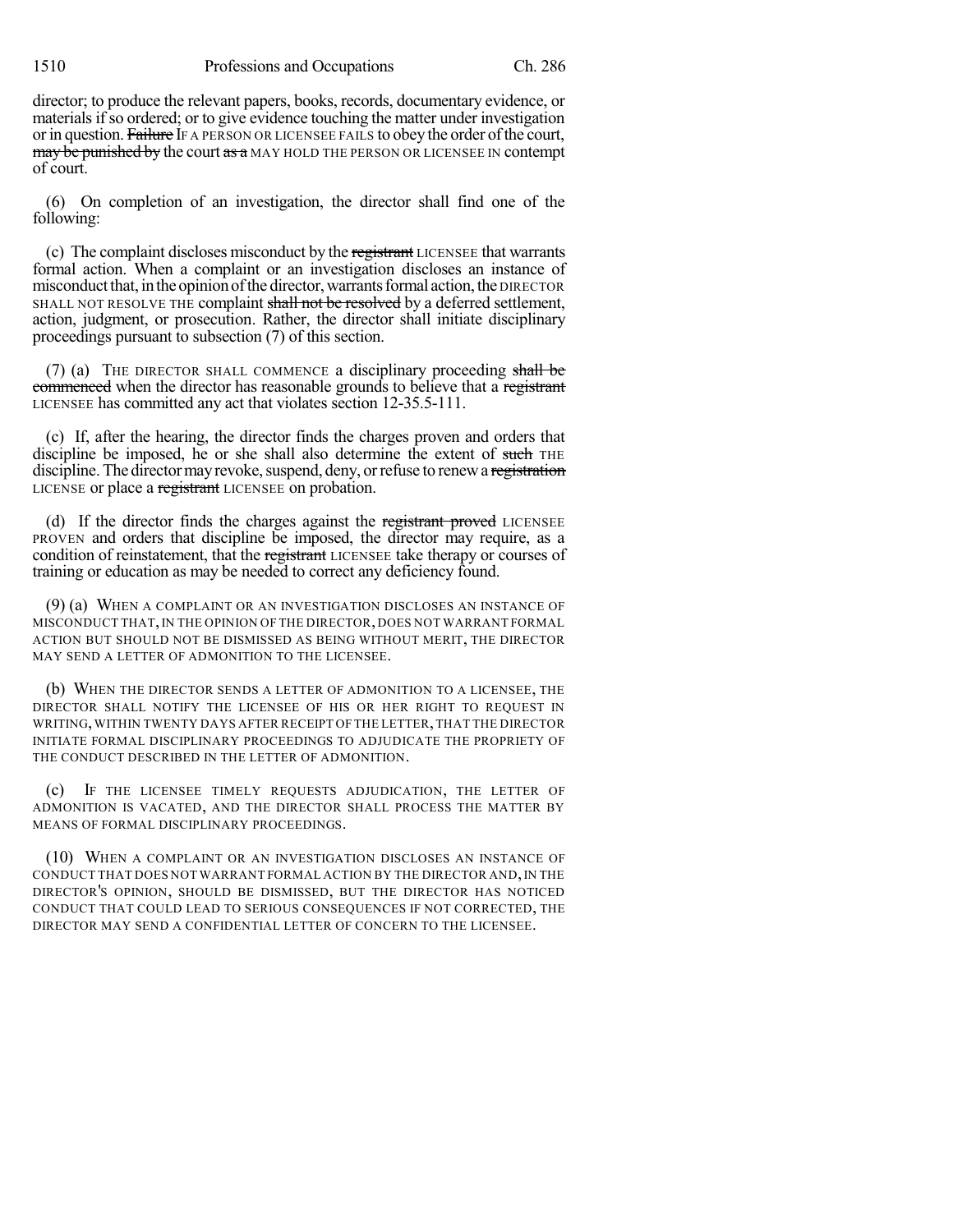#### **SECTION 12.** In Colorado Revised Statutes, **add** 12-35.5-112.5 as follows:

**12-35.5-112.5. Revocation.** ANY PERSON WHOSE LICENSE IS REVOKED OR WHO SURRENDERS HIS OR HER LICENSE IN LIEU OF DISCIPLINE UNDER THIS ARTICLE IS INELIGIBLE TO APPLY FOR A LICENSE UNDER THIS ARTICLE FOR AT LEAST TWO YEARS AFTER THE DATE OF REVOCATION OR SURRENDER OF THE LICENSE.

**SECTION 13.** In Colorado Revised Statutes, 12-35.5-113, **amend** (1)(a) and (2) (c) (III) as follows:

**12-35.5-113. Cease-and-desist orders.**(1)(a) Ifit appearsto the director, based upon credible evidence as presented in a written complaint by any person, that a registrant LICENSEE is acting in a mannerthat is an imminent threat to the health and safety of the public, or a person is acting or has acted without the required registration LICENSE, the director may issue an order to cease and desist such THE activity AND SHALL SET FORTH IN the order shall set forth the statutes and rules alleged tohave been violated, the facts alleged to have constituted the violation, and the requirement that all unlawful acts or unregistered UNLICENSED practices immediately cease.

 $(2)(c)(III)$  If the director reasonably finds that the person against whom the order to show cause was issued is acting or has acted without the required registration LICENSE, or has ENGAGED or is about to engage in acts or practices constituting violations of this article, THE DIRECTOR MAY ISSUE a final cease-and-desist order may be issued, directing such THE person to cease and desist from further unlawful acts or unregistered UNLICENSED practices.

**SECTION 14.** In Colorado Revised Statutes, 12-35.5-114, **amend** (1), (2), and (3) as follows:

**12-35.5-114. Mental and physical examination of licensees.** (1) (a) If the director has reasonable cause to believe that a registrant LICENSEE is unable to practice with reasonable skill and safety, the director may order the registrant LICENSEE to take a mental or physical examination administered by a physician or other licensed health care professional designated by the director.

(b) Refusal by a registrant IF A LICENSEE REFUSES to submit to a mental or physical examination that has been properly ordered by the director pursuant to subsection  $(2)$  of this section, unless AND THE REFUSAL IS NOT due to circumstances beyond the registrant's LICENSEE'S control, THE REFUSAL constitutes grounds for discipline pursuant to section 12-35.5-111 (1) (h). and WHEN A LICENSEE HAS REFUSED TO SUBMIT TO AN EXAMINATION, the director may suspend the registrant's registration LICENSEE's LICENSE in accordance with section 12-35.5-112 until:

(I) The results of the examination are known; and

(II) The director has made a determination of the registrant's LICENSEE'S fitness to practice.

(c) The director shall proceed with any such AN order for examination and determination OF A LICENSEE'S FITNESS TO PRACTICE in a timely manner.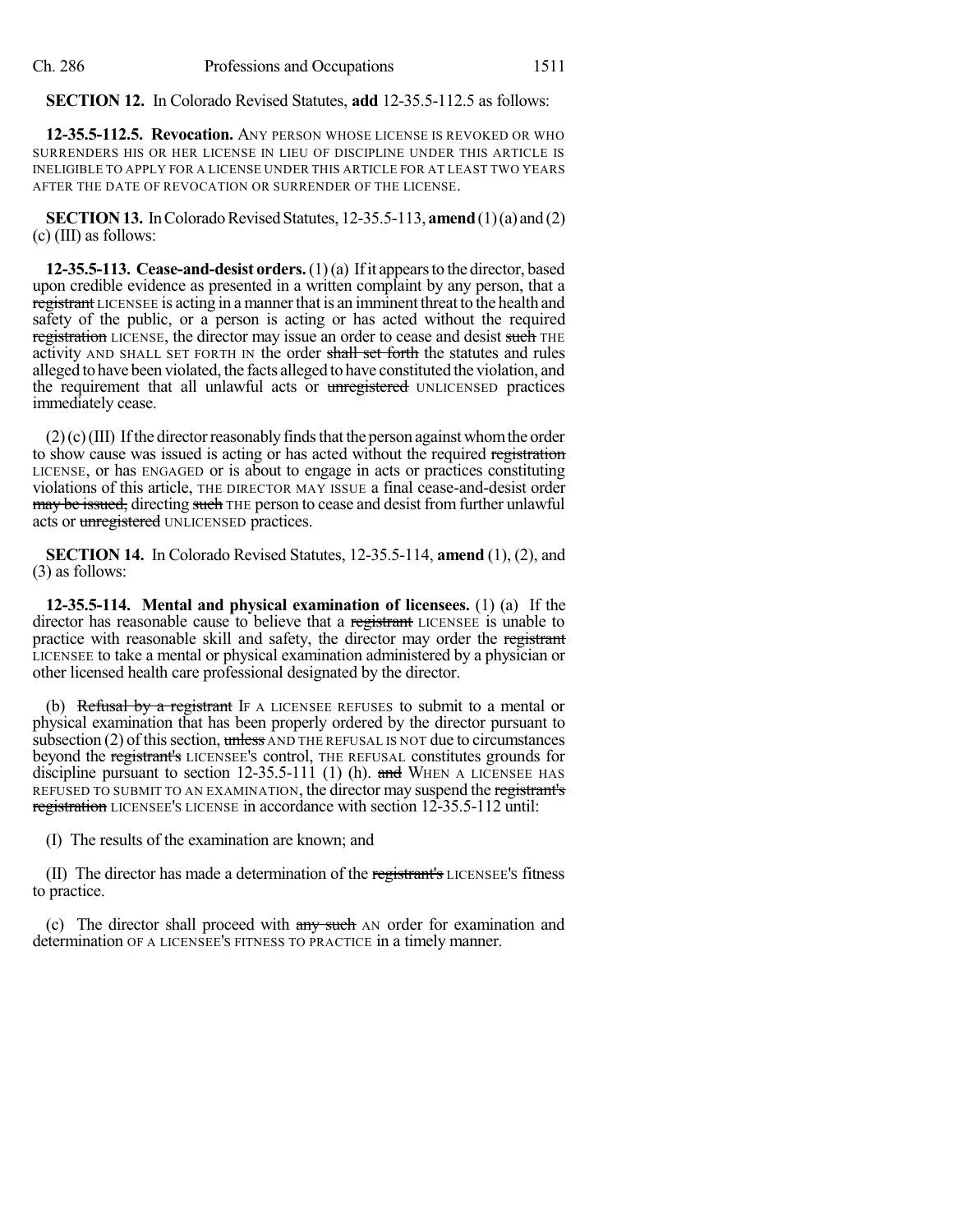1512 Professions and Occupations Ch. 286

(2) In an order to a registrant LICENSEE pursuant to subsection  $(1)$  of this section to undergo a mental or physical examination, THE DIRECTOR shall contain INCLUDE the basis of the director's reasonable cause to believe that the registrant LICENSEE is unable to practice with reasonable skill and safety. For the purposes of any disciplinary proceeding authorized under this article, the registrant shall be LICENSEE IS deemed to have waived all objections to the admissibility of the examining physician's testimony or examination reports on the ground that they are privileged communications.

(3) The registrant LICENSEE may submit to the director testimony or examination reports from a physician or other licensed health care professional chosen by the registrant LICENSEE and pertaining to any condition that the director has alleged may preclude the registrant LICENSEE from practicing with reasonable skill and safety. These THE DIRECTOR may be considered by the director CONSIDER THE TESTIMONY OR EXAMINATION REPORTS in conjunction with, but not in lieu of, testimony and examination reports of the physician or other licensed health care professional designated by the director.

**SECTION 15.** In Colorado Revised Statutes, **amend** 12-35.5-115 as follows:

**12-35.5-115. Unauthorized practice - criminal penalties.** A person who practices or offers or attempts to practice massage therapy without an active registration LICENSE issued under this article commits a class 2 misdemeanor and shall be punished as provided in section 18-1.3-501, C.R.S., for the first offense, and for the second or any subsequent offense, the person commits a class 1 misdemeanor and shall be punished as provided in section 18-1.3-501, C.R.S.

**SECTION 16.** In Colorado Revised Statutes, **add** 12-35.5-116.5 as follows:

**12-35.5-116.5. Confidential agreementto limit practice - violation - grounds for discipline.** (1) IF A MASSAGE THERAPIST HAS A PHYSICAL OR MENTAL ILLNESS OR CONDITION THAT RENDERS HIM OR HER UNABLE TO PRACTICE MASSAGE THERAPY WITH REASONABLE SKILL AND SAFETY TO CLIENTS, THE MASSAGE THERAPIST SHALL NOTIFY THE DIRECTOR OF THE ILLNESS OR CONDITION IN A MANNER AND WITHIN A PERIOD DETERMINED BY THE DIRECTOR.THE DIRECTOR MAY REQUIRE THE MASSAGE THERAPIST TO SUBMIT TO AN EXAMINATION TO EVALUATE THE EXTENT OF THE ILLNESS OR CONDITION AND ITS IMPACT ON THE MASSAGE THERAPIST'S ABILITY TO PRACTICE MASSAGE THERAPY WITH REASONABLE SKILL AND SAFETY TO CLIENTS.

(2) (a) UPON DETERMINING THAT A MASSAGE THERAPIST WITH A PHYSICAL OR MENTAL ILLNESS OR CONDITION IS ABLE TO RENDER LIMITED SERVICES WITH REASONABLE SKILL AND SAFETY TO CLIENTS, THE DIRECTOR MAY ENTER INTO A CONFIDENTIAL AGREEMENT WITH THE MASSAGE THERAPIST IN WHICH THE MASSAGE THERAPIST AGREES TO LIMIT HIS OR HER PRACTICE BASED ON THE RESTRICTIONS IMPOSED BY THE ILLNESS OR CONDITION, AS DETERMINED BY THE DIRECTOR.

(b) AS PART OF THE AGREEMENT, THE MASSAGE THERAPIST IS SUBJECT TO PERIODIC REEVALUATIONS OR MONITORING AS DETERMINED APPROPRIATE BY THE DIRECTOR.

(c) THE PARTIES MAY MODIFY OR DISSOLVE THE AGREEMENT AS NECESSARY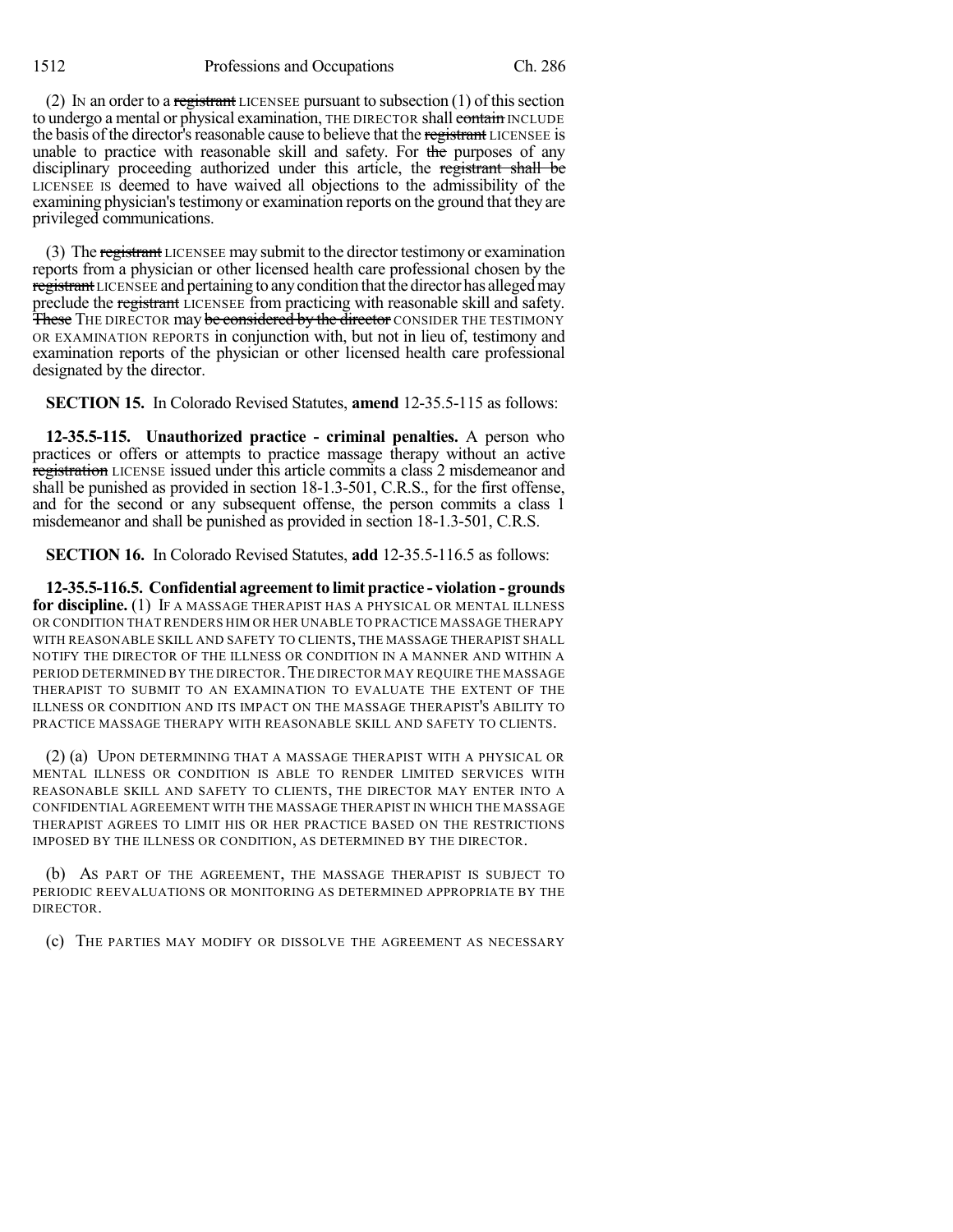BASED ON THE RESULTS OF A REEVALUATION OR OF MONITORING.

(3) BY ENTERING INTO AN AGREEMENT WITH THE DIRECTOR PURSUANT TO THIS SECTION TO LIMIT HIS OR HER PRACTICE, A MASSAGE THERAPIST IS NOT ENGAGING IN ACTIVITIES PROHIBITED PURSUANT TO SECTION 12-35.5-111.THE AGREEMENT DOES NOT CONSTITUTE A RESTRICTION OR DISCIPLINE BY THE DIRECTOR.HOWEVER,IF THE MASSAGE THERAPIST FAILS TO COMPLY WITH THE TERMS OF AN AGREEMENT ENTERED INTO PURSUANT TO THIS SECTION,THE FAILURE CONSTITUTES A PROHIBITED ACTIVITY PURSUANT TO SECTION  $12-35.5-111(1)(g)$ , and the massage therapist IS SUBJECT TO DISCIPLINE IN ACCORDANCE WITH SECTION 12-35.5-112.

(4) THIS SECTION DOES NOT APPLY TO A MASSAGE THERAPIST SUBJECT TO DISCIPLINE FOR PROHIBITED ACTIVITIES AS DESCRIBED IN SECTION 12-35.5-111 (1) (f).

**SECTION 17.** In Colorado Revised Statutes, **amend** 12-35.5-117 as follows:

12-35.5-117. Rule-making authority. The director shall promulgate rules for the administration of this article. IF THE DIRECTOR PROMULGATES RULES REGARDING GENERALLY ACCEPTED STANDARDS OF MASSAGE THERAPY CARE, THE RULES ARE NOT AN EXHAUSTIVE STATEMENT OF THE GENERALLY ACCEPTED STANDARDS OF MASSAGE THERAPY CARE.

**SECTION 18.** In Colorado Revised Statutes, 12-35.5-118, **amend** (2) as follows:

**12-35.5-118. Local government - regulations - enforcement.** (2) Local government law enforcement agencies may inspect massage therapy registrations LICENSES and the business premises where massage therapy is practiced for compliance with applicable laws. Nothing in this section shall be construed to preclude PRECLUDES criminal prosecution for a violation of any criminal law. If such AN inspection reveals the practice of massage therapy by a person without a valid registration LICENSE, the LOCAL GOVERNMENT LAW ENFORCEMENT AGENCY SHALL CHARGE THE person shall be charged with a misdemeanor pursuant to section 12-35.5-115.

**SECTION 19. Appropriation.** (1) In addition to any other appropriation, there is hereby appropriated, out of any moneys in the division of professions and occupations cash fund created in section 24-34-105 (2) (b) (I), Colorado Revised Statutes, not otherwise appropriated, to the department of regulatory agencies, for the fiscal year beginning July 1, 2013, the sum of \$149,691 and 1.9 FTE, or so much thereof as may be necessary, to be allocated for the implementation of this act as follows:

(a) \$101,025 and 1.9 FTE to the division of professions and occupations for personal services;

(b) \$10,922 to the division of professions and occupations for operating expenses;

(c) \$16,500 to the division of professions and occupations for expert consultant services; and